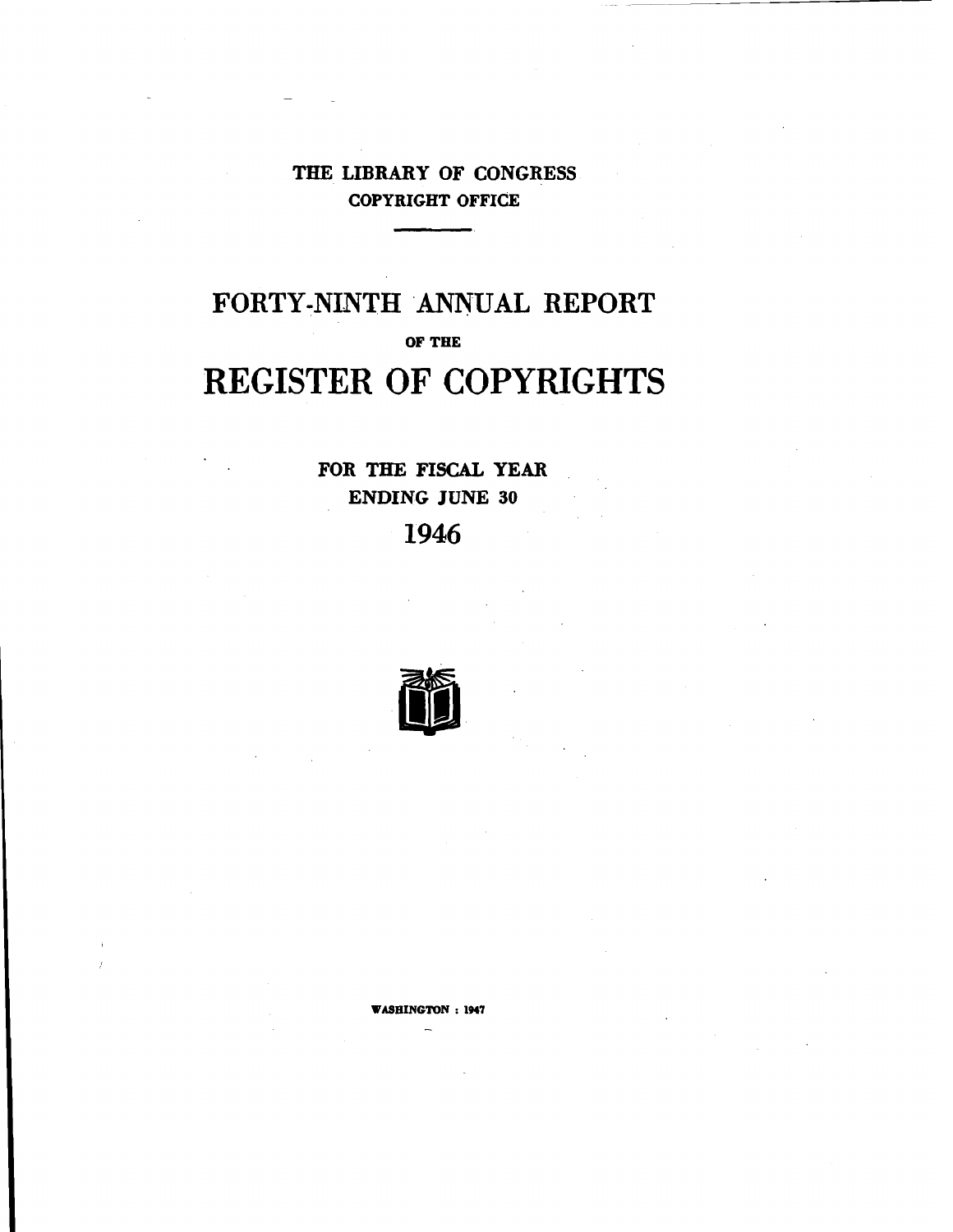## CONTENTS

 $\overline{\mathbf{u}}$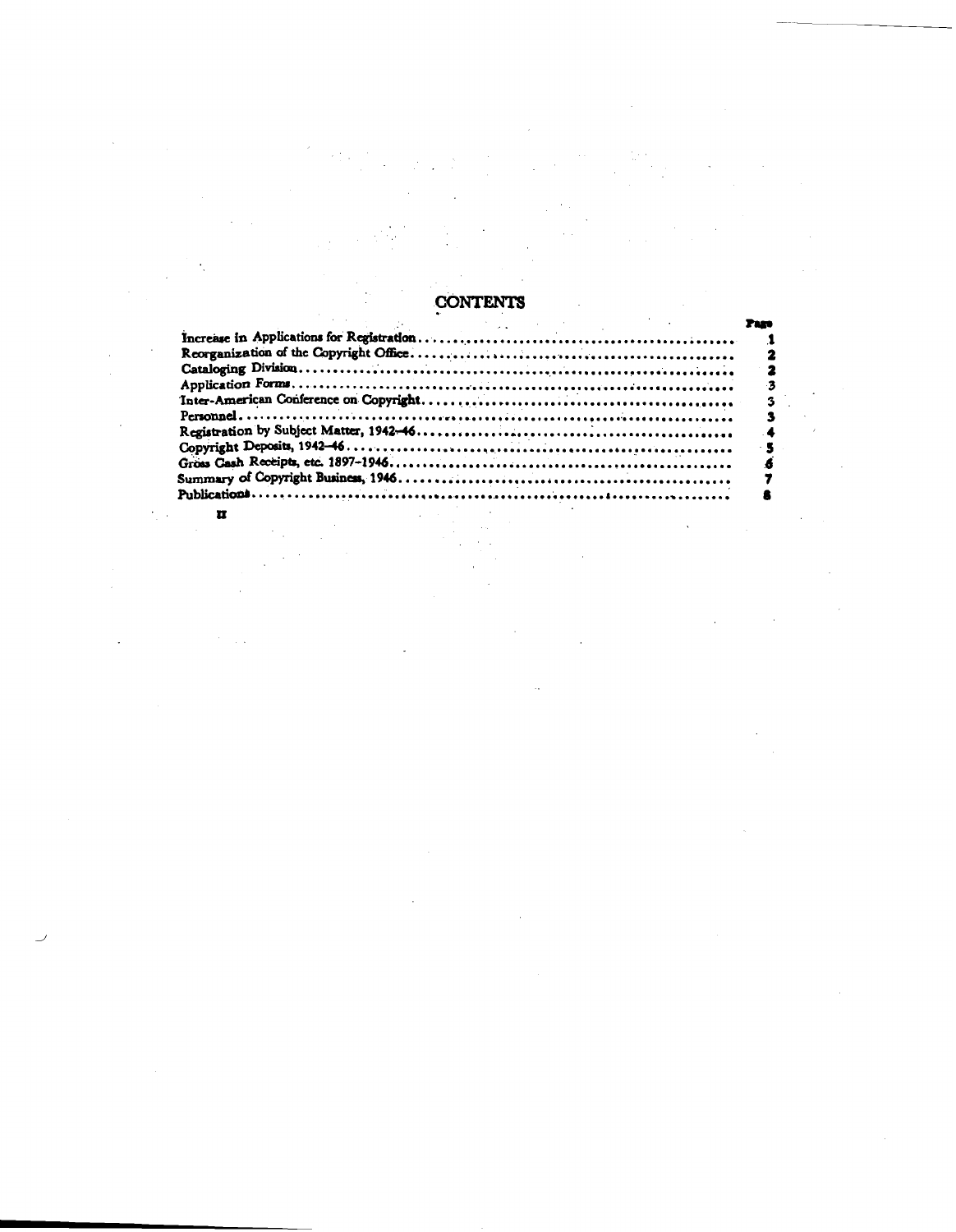## THE COPYRIGHT OFFICE

REPORT TO **THE LIBRARUN** OF CONGRESS BY THE REGISTER OF COPYRIGHT3

### WASHINGTON, D. C., *August* **28, 1946.** photographs. Considered from the point

S IR: **The** copyright business and the work of the Copyright Office for the fiscal year July 1, 1945 to June 30, 1946, inclusive, are summarized as follows:

The outstanding events of the past fiscal year were three. The first was the continued increase in **thc** number of registrations of copyright claims, which rose from 178,848 in fiscal 1945 to 202,144 in fiscal 1946, the greatest number in the history of the Copyright Office, and a number so far beyond the capacities of &= existing **staff** that **Congress,** responding to the need, generously provided for additional personnel. **The** second war **the** establishment of **the** first of four divisions into which the eleven sections of the Copyright Oflice **arc** to **6c** combined, and **the** third **was** the adoption of new application forms and certificates for copyright registration.

**All** classes of registrations increased during the year, with the exception of lectures, sermons, and addresses, which declined hm 1,177 to 1,129, and **English books**  registered for ad interim copyright, which declined dightly from 679 to 610, undoubtedly **because** of a Residential **Proc**lamation extending temporarily the time within which British authors may make copyright registrations.

**Thc** most conspicuous increase occurred in 'the field in which registrations were The most conspicuous increase occurred<br>in the field in which registrations were<br>delayed because of the war -- books<br>whited abond in a foreign language printed abroad in a foreign language. Registrations of such **books** increased from 111 in fiscal 1945 to 3,513 in fiscal 1946. The next largest increases in terms of percentages were 104 percent in prints, 70 percent in works of art, and 39 percent in

of view.of numbers rather than percentages, **thc** largest increases are 5,532 in musical compositions, 2,618 in pamphlets, and 2,526 in periodicals. Musical compositions continued the increase that has caused them more than to double during **the** last decade and is presumably influenced by the increase in **the** inducements for **the** composition of music brought about by the development of the radio. The number of periodicals copyrighted **is** also at an all-time high, but pamphlets are still below their prewar peak. The number of copyrighted **books** printed in **the** United States increased 10 percent, from  $6.962$  in fiscal  $1945$  to  $7.679$  in fiscal 1946, but it **is still** considerably below prewar production, due undoubtedly to **the**  continuing effect of the war and to continuing paper shortages.

During fiscal 1946 plans for the reorganization of the Copyright Office **took**  definite form. **The survey** of the organizational structure of the Office which **was**  begun in the course of the preceding year revealed that eleven independent sections **were too** many for effective supervision and for **the** development of official lines of av\*hority: The division of the Office into so many small groups tended also to create lines of promotion within each **sec**tion and thus to limit opportunities for promotion except in terms of experience. In addition, it reduced the number who might have **an** opportunity to **view** the work of the Office as a whole, thus in**creasing** the probability of one section duplicating the work of another and of the imperfect coordination of the work of the Office as a whole.

À.

Ĩ.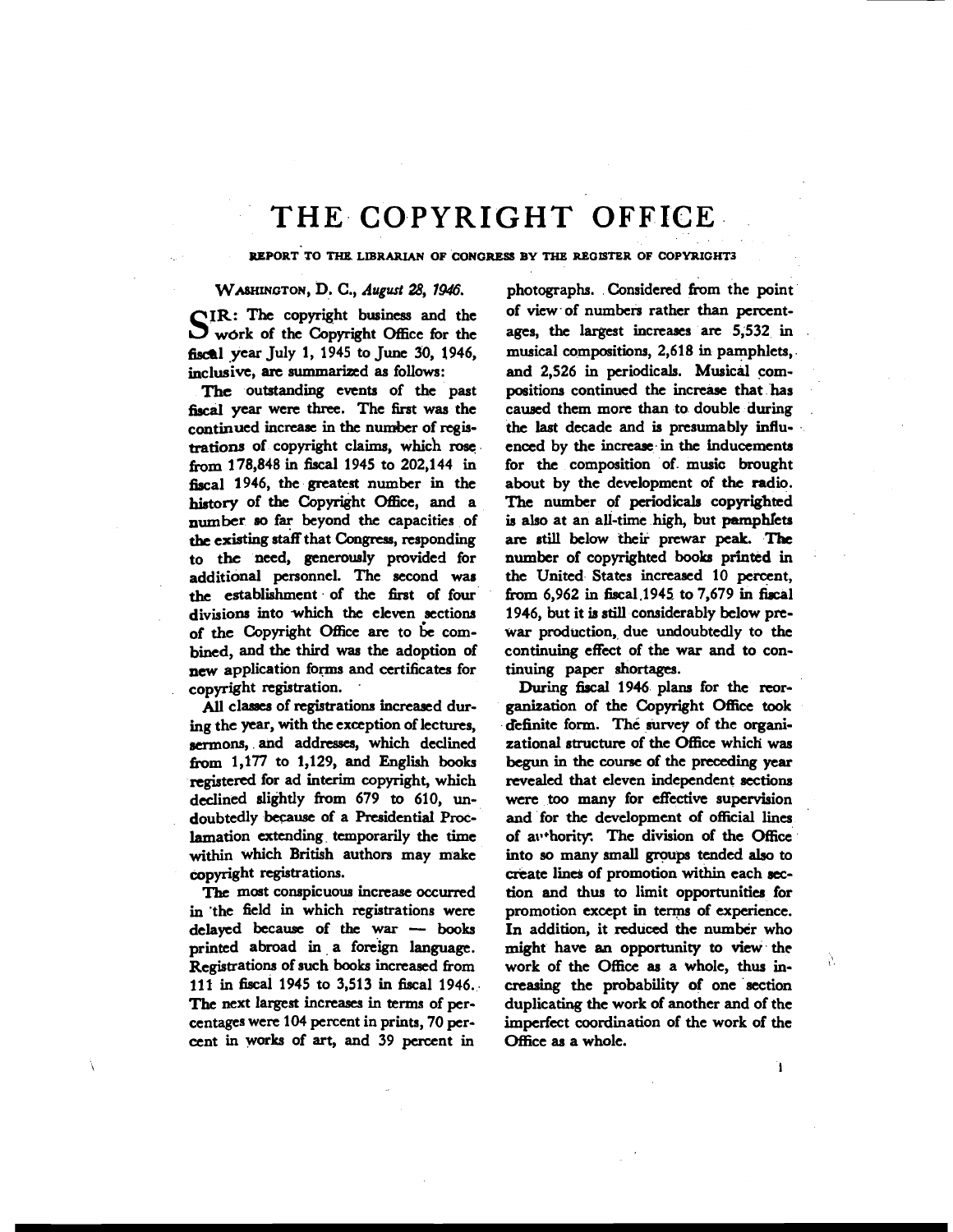It was decided to combine the eleven sections into four divisions: an Examining Division' to **pass** upon all applications for copyright registrations, a Cataloging Division to catalog all copyright registrations, a Reference Division to supply the public with information concerning copyrights and copyright registrations, and a Service Division to handle moneys received toether with the receipt and dispatch of mail and to maintain the files. This grouping will provide for all members of the Copyright Office staff, except the legal staff and the personnel in the office of the Register, the Associate **Register**  and the Assistant Register. **A** position of Associate Register was established, for the purpose of collaborating with the Register on problems relating to changes in the Copyright Act and on copyright relations with foreign countries. The position of Assistant Register has changed from one dealing primarily with problems of law to one concerned with personnel and the general administrative problems of the **Office.** 

The work of reorganization began with the Cataloging Division. In the course of the year plans for this Division were worked out, approved by the Civil Service Commission, and put into effect. The work of reorganizing the other divisions is well under way and should be completed before the end of the next fiscal **yeat.** 

In addition to the need for reorganizing the work, it was of course necessary **also**  to reclassify the positions.

The Cataloging Division is the only unit the reorganization of which was actually completed during the year. It takes the place **df the** former Catalog, Index, and Record **and** Certificate Sections and to a considerable extent the place of the Correspondence Section. It is administered by a Chief, an Assistant Chief, and an editor, and **ie** divided into' four sections:

**the Book** Section, the Music Section, the Gumulative Section, and the Miscellaneous Section. The Miscellaneous Section consists of **three** units, Unit A dealing with motion pictures, dramas, and *lectures*: Unit B, with advertisements and contributions to periodicals; **Unit** *C,* with. **art,**  maps, and prints.

The work of setting up the Division has necessarily proceeded slowly. The first half of the year was nearly **over** before the functions of each position were worked out and allocations fixed by the Civil **Service** Commission. **The** second **half of**  the fiscal year was taken up with selecting the staff and improving procedures. The Cataloging Division represents not only a **change** in organization, but also in cataloging procedurea. **The** Copyright Office has always been required by section 56 of the Copyright Act to **catdog** and **to**  print catalogs of copyright entries.

It was decided that the Cataloging Division would catalog in accordance with the practices of the Processing Department, in<br>
order that entries made by it might be used<br>
without unvision. This design mode without revision. This decision made necessary the training of the cataloging staff of the Copyright Office in the application of new cataloging **rula** and procedures. **A** start in this **direction** was taken by instituting a twelve-week in-service **training** courst conducted by **VirgSnia**  Cunningham, Esther **Eytcheson** and **Hen**by instituting a twelve-week in-service<br>training course conducted by Virginia<br>Cunningham, Esther Eytcheson and Hen-<br>rietta Howell, all of the Library's Process-<br>ing Department, and Dorothy Arbaugh, of ing Department, **and** Dorothy **Arbaugh, of**  the Office of the Quartermaster **General,**  War Department. Since the completion of the course, in-service **trajniag** in **modified**  form **has been** continued by the **heads of**  the various sections and **units.** 

Plana for the Cataloging Division call not only for the elimination of duplication in cataloging throughout the Library, but for an improved Catalog of Copyright *Entries.* Also the Division hopes to serve **persons** interested in **copyrights** by **issuing**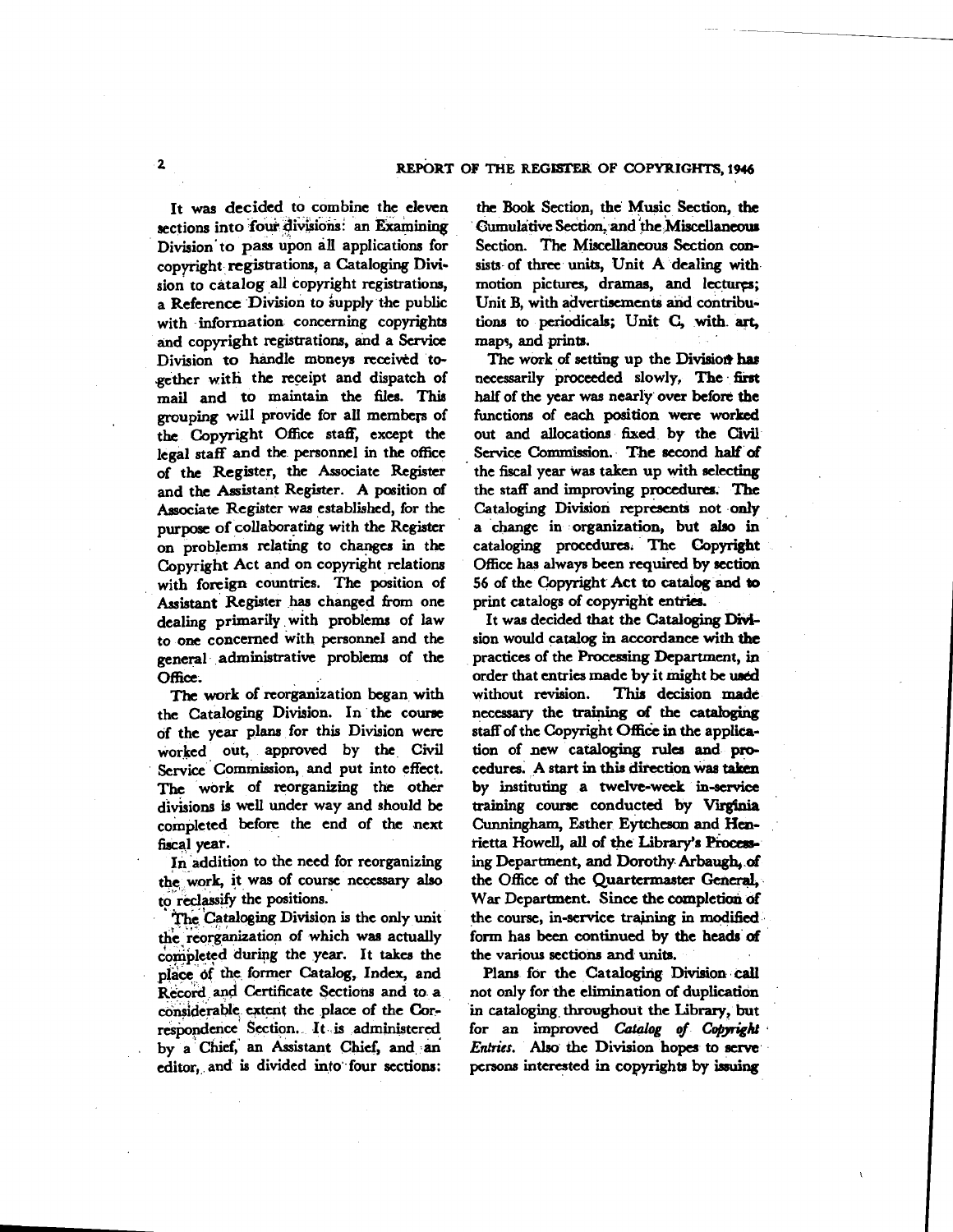### **REPORT OF THE RECISI'EB OP OPYRIGHTS, 1946 <sup>3</sup>**

ita catalogs very much more promptly than in the past and by including in them bibliographical information **of** recognized **usefulness.** In addition, it is planned to restore the helpful indexes which the exigencies of war made it necessary to abandon. The desirability of making some parts of the *Catalog* **qf** Copyright *Entries* useful to libraries, scholars, and other persons interested in the contents of deposited publications has been discussed a number **of** times. For example, **many** music lovers have urged the production of a catalog of published American music that **will** do for American music what the great Hofmister **catalogs** have done for **German**  music. **This** we expect to accomplish.

After consultation with **the** American Book Publishers' Council, the Music Publishers' Protective Association, and many publishers in New York and elsewhere, the Copyright Office has adopted new and radically simplified "application-certificate" forms. These have not yet been devised for **all** classes of applications, but Form A has been issued for books published in **the** United States (replacing A,  $A-1$ ,  $A-2$ , and  $A-6$ ), Form  $A$ -Foreign for books published outside of the United States (replacing  $A-3$  and  $A-4$ ), Form B for newspapers and other periodicals published in the United States (replacing B-1 and  $B-2$ ), Form E for manuscript music and music wherever published (replacing **E**, **E-1**, **E-2**, **E-3** and **E-Foreign**) and Form R for renewals (replacing the old form R).

The new application secures three important pieces of information not called hr by the old: (1) **the** author's pseudonym, (2) **the ycar** of the author's birth, and (3) if he is not living, the **ycar** of his death. Thcse data are requested for cataloging purposes.

**Thc** four sections of the Cataloging Division-the Book, Music, Cumulative, and Miscellaneous Sections-arc headed

respectively by Dorothy Arbaugh, Virginia Cunningham, Margaret B. Martin, and Joseph W. Rogers.

Of the even other administrative positions in the Cataloging Division five have been filled by promotions within the Copyright Office and two by additions to the **staff.** Raymond V. Robinson, for many years the head of the Catalog Section, has become editor. Howard M. Myers, formerly Acting -Chief of the Index Section, has been made assistant head of the Miscellaneous Section, Josephine B. Rogers,' formerly special assistant to **the** Chief of the Catalog Section, is now assistant head of the Music Section, and Marian B. Myers, formerly Assistant Chief of the Mails, Files, and Search Section, is assistant headof the Cumulative Section. Hugh B. Nesbitt, Jr., formerly Chief of the Record and Certificate Section, has taken charge of the **Art** Unit in the Miscellaneous Section. Katharine W. Clugston, who heads the Motion Picture and Drama Unit used to be head of **the** Accession Searching Section of the Acquisitions Department in the Library of Congress. The head of the Advertisements and Contributions Unit **has** not yet been appointed.

Increased interest in protecting literary property **has** occasioned renewed consideration of the desirability of the United States negotiating copyright treaties with foreign countries. The Copyright Ofice has assisted the Department of State in the consideration of a number of proposals, and it is hoped that within a few years we may have treaties with other nations which will increase the protection which the works of American authors receive abroad.

Early this year the Pan American Union invited the twenty-one American Repub**lics** to send delegates to.an Inter-American Conference of Experts on Copyright to be held in the Pan American Union in June. All the republics accepted and sent dele-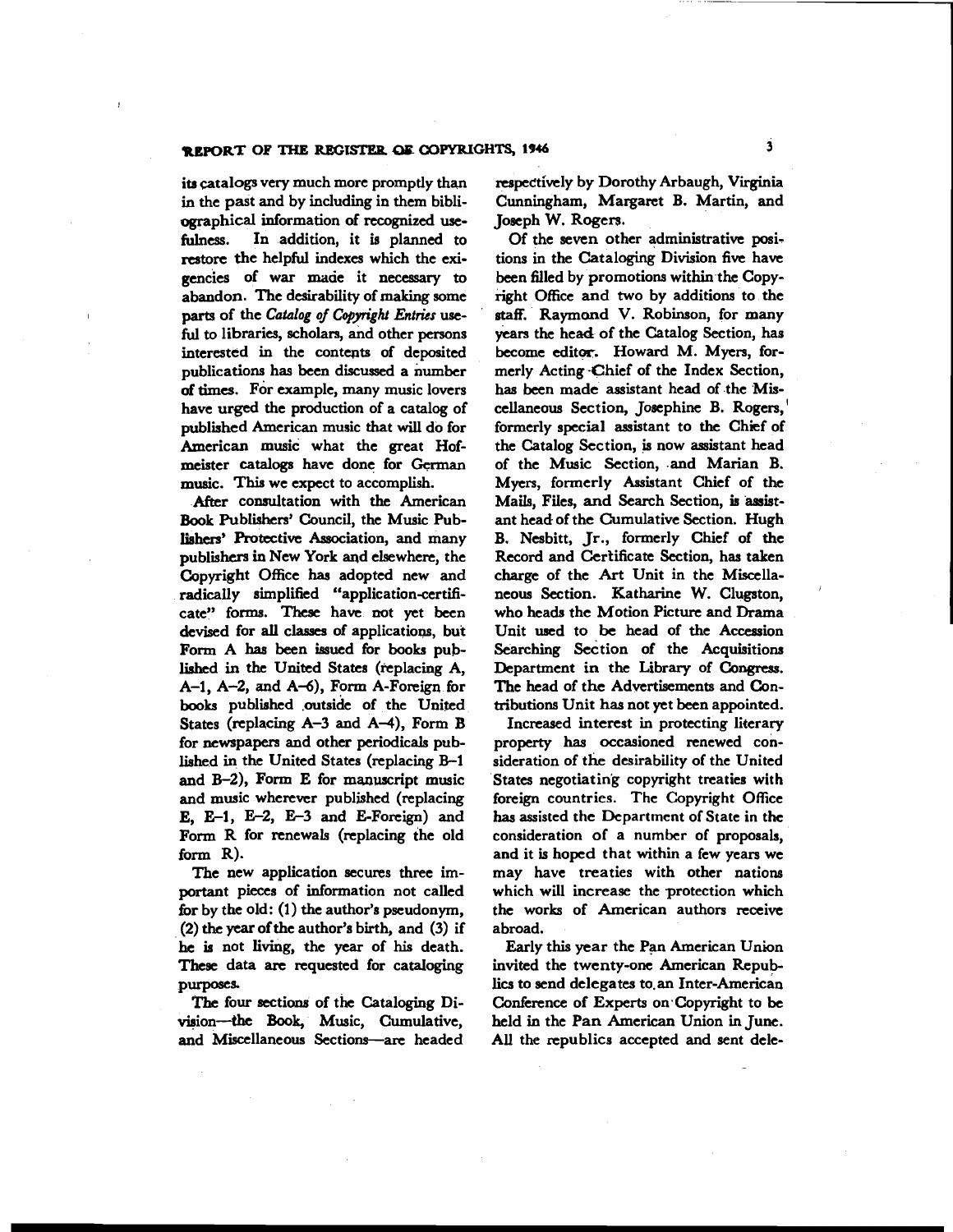#### REPORT OF THE REGISTER OF COPYRIGHTS, 1946

gates. The delegate of the United States was Luther H. Evans, Librarian of Congress. A number of advisers and special assistants were appointed to assist him, of whom two, Richard C. DeWolf and Sam B. Warner, were from the Copyright Office.

right convention designed to replace the Buenos Aires Copyright Convention of 1910 to which the United States is a signatory. If ratified by the United States Senate, it will change the Buenos Aires Convention and the United States Copyright Act in a number of important respects.

The conference produced a new copy-

| Class          | Subject matter of copyright                                                | 1946        | 1945         | 1944        | 1943        | 1942         |
|----------------|----------------------------------------------------------------------------|-------------|--------------|-------------|-------------|--------------|
| A              | <b>Books:</b>                                                              |             |              |             |             |              |
|                | (a) Printed in the United States:                                          |             |              |             |             |              |
|                | Books proper                                                               | 7,679       | 6,962        | 7, 585      | 8,658       | 10.377       |
|                | Pamphlets, leaflets, etc                                                   | 30, 554     | 27, 936      | 27, 683     | 27, 558     | 33.620       |
|                | Contributions to newspapers and                                            |             | 4.856        | 4,730       |             |              |
|                | $periodicals$                                                              | 5.504       |              |             | 3,568       | 5, 119.      |
|                | $Total.$                                                                   | 43, 737     | 39, 754      | 39,998      | 39, 784     | 49, 116      |
|                | Printed abroad in a foreign language.<br>(b)                               | 3, 513      | 111          | 82          | 156         | 651          |
|                | English books registered for ad<br>(c)                                     |             |              |             |             |              |
|                | interim copyright                                                          | 610         | 679          | 602         | 517         | 509          |
|                |                                                                            |             |              |             |             |              |
|                | $Total.$                                                                   | 47, 860     | 40, 544      | 40, 682     | 40, 457     | 50, 276      |
| B              | Periodicals (numbers)                                                      | 48, 289     | 45, 763      | 44, 364     | 42, 995     | 45, 145      |
| C              | Lectures, sermons, addresses                                               | 1, 129      | 1, 177       | 1, 126      | 629         | 963          |
| D              | Dramatic or dramatico-musical compositions.                                | 5,356       | 4, 714       | 4,875       | 3,687       | 4,803        |
|                | Musical compositions                                                       | 63, 367     | 57, 835      | 52, 087     | 48, 348     | 50.023       |
| E<br>F<br>G    |                                                                            | 1,304       | 857          | 494         | 737         | 1, 217       |
|                | Works of $art$ , models, or designs                                        | 3,094       | 1,821        | 1,743       | 1,649       | 2, 110       |
| H              | Reproductions of works of art                                              | 317         | 186          | 173         | 221         | 321          |
| Ŧ              | Drawings or plastic works of a scientific or                               |             |              |             |             |              |
|                | technical character                                                        | 1,777       | 1,554        | 1, 957      | 1,911       | 2,086        |
|                | $\mathbf{Photogram}$                                                       | 1,752       | 1, 258       | 1,270       | 1,042       | 1, 502       |
| КK             | Commercial prints and labels                                               | 7, 975      | 7,403        | 5, 953      | 5, 385      | 7, 162       |
| K              | Prints and pictorial illustrations                                         | 5, 384      | 2, 634       | 2,426       | 2, 317      | 2,917        |
| L              | Motion picture photoplays                                                  | 774         | 615          | 604         | 693         | 871          |
| M              | Motion pictures not photoplays<br>Renewals of commercial prints and labels | 1,250<br>33 | 1, 120<br>30 | 1,268<br>44 | 1,074<br>20 | 1, 348<br>27 |
| <b>RR</b><br>R | Renewals of all other classes                                              | 12, 483     | 11, 337      | 10,203      | 9,630       |              |
|                |                                                                            |             |              |             |             | 11, 461      |
|                |                                                                            |             |              |             | 160, 789    | 182, 232     |
|                |                                                                            |             |              |             |             |              |

| REGISTRATION BY SUBJECT MATTER CLASSES FOR THE FISCAL YEARS 1942 TO 1946, INCLUSIVE |
|-------------------------------------------------------------------------------------|
|-------------------------------------------------------------------------------------|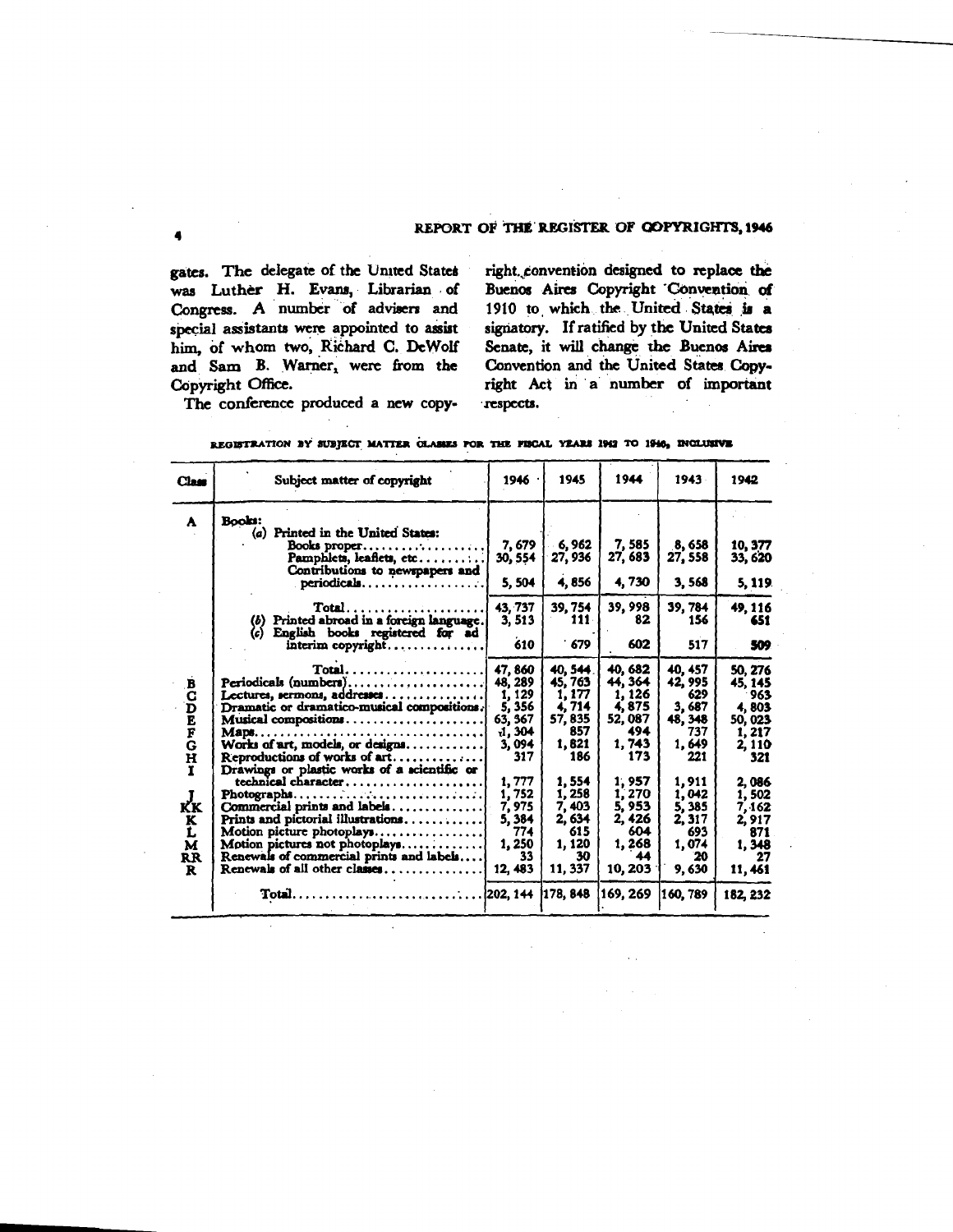### REPORT OF THE REGISTER OF COPYRIGHTS, 1946

 $\label{eq:2.1} \mathbb{E}[\mathcal{L}(\mathcal{A})] = \mathbb{E}[\mathcal{L}(\mathcal{A})]$ 

### COPYRIGHT DEPOSITS

The total number of separate articles deposited in compliance with the copyright law, which were registered during the fiscal year, is 305,049. The number of articles in each class for the last five fiscal years is shown i

| Class                                                                 | Subject matter of copyright                                                                                                                                                                                                                                             | 1946                                                                               | 1945                                                                                | 1944                                                                           | 1943                                                                             | 1942                                                                        |
|-----------------------------------------------------------------------|-------------------------------------------------------------------------------------------------------------------------------------------------------------------------------------------------------------------------------------------------------------------------|------------------------------------------------------------------------------------|-------------------------------------------------------------------------------------|--------------------------------------------------------------------------------|----------------------------------------------------------------------------------|-----------------------------------------------------------------------------|
| A                                                                     | <b>Books:</b><br>(a) Printed in the United States:<br>Books proper<br>Pamphlets, leaflets, etc<br>Contributions to newspapers and                                                                                                                                       | 15, 358<br>61, 108                                                                 | 13.924<br>55, 872                                                                   | 15, 170<br>55, 366                                                             | 17, 316<br>55, 116                                                               | 20, 754<br>67, 240                                                          |
|                                                                       | $periodicals$                                                                                                                                                                                                                                                           | 5, 504                                                                             | 4,878                                                                               | 4,746                                                                          | 3, 568                                                                           | $-5, 119$                                                                   |
|                                                                       | Total                                                                                                                                                                                                                                                                   | 81, 970                                                                            | 74, 674                                                                             | 75, 282                                                                        | 76,000                                                                           | 93, 113                                                                     |
|                                                                       | $(b)$ Printed abroad in a foreign language<br>$(c)$ English books registered for ad interim-                                                                                                                                                                            | 3,660                                                                              | 113                                                                                 | 82                                                                             | 156 <sup>°</sup>                                                                 | 651                                                                         |
|                                                                       | copyright                                                                                                                                                                                                                                                               | 610                                                                                | 655                                                                                 | 602                                                                            | 517                                                                              | 509                                                                         |
|                                                                       | $Total$                                                                                                                                                                                                                                                                 | 86, 240                                                                            | 75, 442                                                                             | 75, 966                                                                        | 76, 673                                                                          | 94, 273                                                                     |
| В<br>C<br>D<br>E<br>F<br>G<br>$\overline{\mathbf{H}}$<br>$\mathbf{r}$ | Periodicals<br>Lectures, sermons, etc<br>Dramatic or dramatico-musical compositions.<br>Musical compositions<br>Works of art, models, or designs<br>Reproductions of works of art<br>Drawings or plastic works of a scientific or<br>technical character<br>Photographs | 96, 578<br>1, 129<br>5,877<br>72, 824<br>2,558<br>3,938<br>596<br>2, 375<br>2, 605 | 91, 526<br>1, 177<br>5, 182<br>67, 173<br>1,709<br>2, 392<br>341<br>2,017<br>1, 953 | 88, 736<br>1, 126<br>5,278<br>61,060<br>977<br>2, 419<br>319<br>2,514<br>1,893 | 85, 990<br>629<br>4,190<br>57, 343<br>1, 462<br>2, 277<br>393<br>2,698<br>1, 655 | 90.290<br>963<br>5,468<br>60,098<br>2,402<br>2.583<br>580<br>2,891<br>2,543 |
| КK<br>& K                                                             | Prints, labels, and pictorial illustrations                                                                                                                                                                                                                             | 26, 344                                                                            | 19,780                                                                              | 16, 508                                                                        | 15, 329                                                                          | 20, 026                                                                     |
| L<br>M                                                                | Motion picture photoplays.<br>.<br>Motion pictures not photoplays                                                                                                                                                                                                       | 1.545<br>2,440                                                                     | 1,228<br>2, 172                                                                     | 1,208<br>2, 334                                                                | 1.386<br>2,098                                                                   | 1,743<br>2.576                                                              |
|                                                                       | $Total \ldots \ldots \ldots \ldots \ldots \ldots \ldots$                                                                                                                                                                                                                | 305, 049                                                                           | 272, 092                                                                            | 260, 338                                                                       | 252, 123                                                                         | 286, 436                                                                    |

NUMBER OF ARTICLES DEPOSITED DURING THE FISCAL YEARS 1942 TO 1946, INCLUSIVE

 $\overline{a}$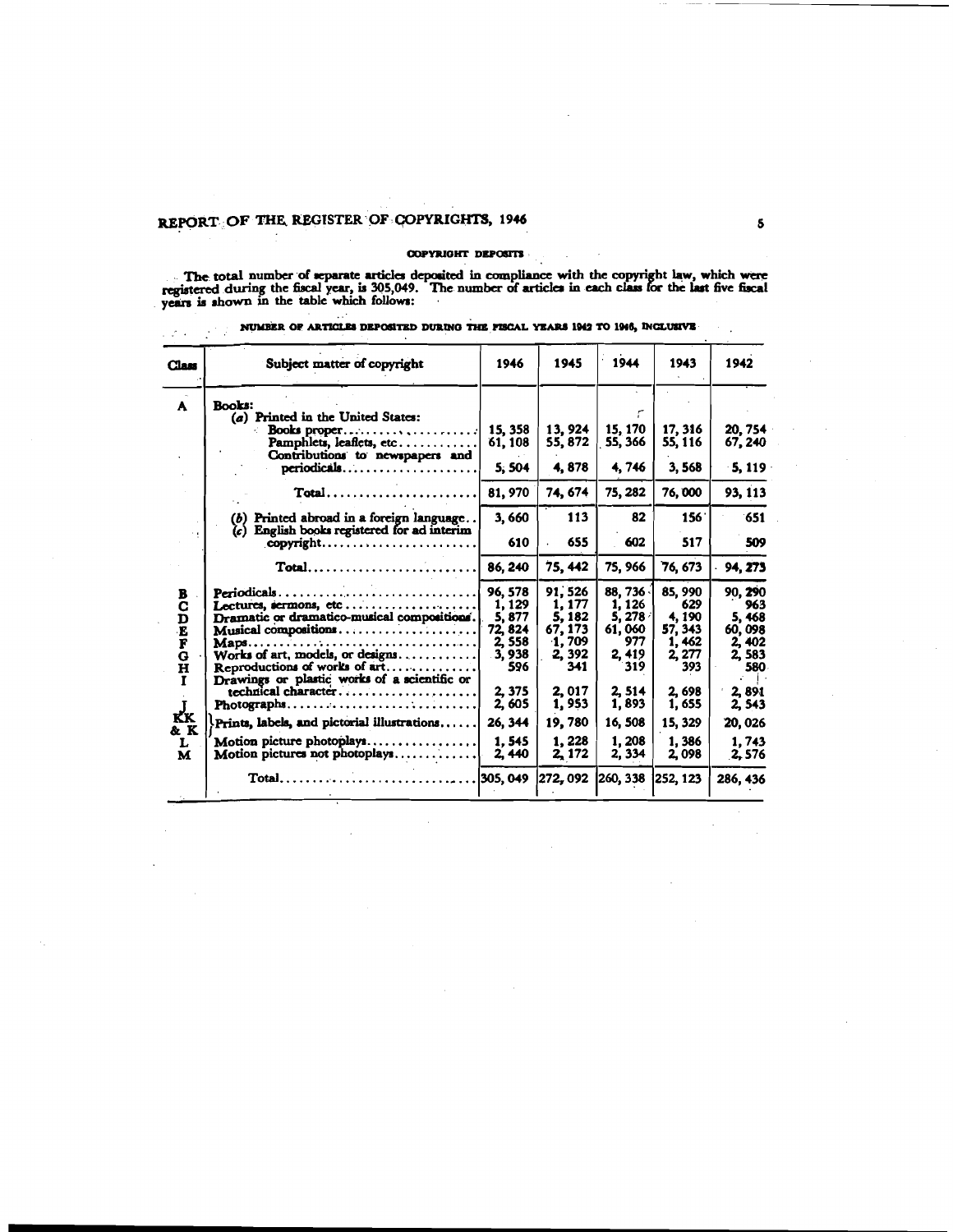### GROSS RECEIPTS, ETC., SINCE JULY 1, 1897

Since July 1, 1897, the date of organization of the Copyright Office, the total registrations have been 6,787.547 and the total receipts for fees  $$8,940,111.60$ . The figures, year by year, appear in the following table:

| STATEMENT OF GROSS CASH RECEIPTS, YEARLY FEES, NUMBER OF REGISTRATIONS, ETC., POR 49 FISCAL YEARS |  |  |  |  |
|---------------------------------------------------------------------------------------------------|--|--|--|--|
|                                                                                                   |  |  |  |  |

| Year                                                    | Gross receipts               | Yearly fees<br>applied       | Number of<br>registrations | Increase in<br>registrations | Decrease in<br>registrations<br>r. |
|---------------------------------------------------------|------------------------------|------------------------------|----------------------------|------------------------------|------------------------------------|
|                                                         | \$61, 099. 56                | \$55,926.50                  | 75, 545                    |                              |                                    |
| $1898 - 99 \dots \dots \dots \dots \dots \dots$         | 64, 185, 65                  | 58, 267. 00                  | 80, 968                    | 5. 423                       | .                                  |
| $1899 - 1900$                                           | 71.072.33                    | 65, 206, 00                  | 94, 798                    | 13, 830                      |                                    |
| $1900 - 1901 \ldots \ldots \ldots \ldots \ldots \ldots$ | 69, 525. 25                  | 63, 687. 50                  | 92, 351                    |                              | 2.441                              |
|                                                         | 68, 405. 08                  | 64, 687. 00                  | 92, 978                    | 627                          | .                                  |
|                                                         | 71, 533. 91                  | 68, 874. 50                  | 97, 979                    | 5, 001                       | .                                  |
| $1903 - 4$                                              | 75, 302. 83                  | 72, 629. 00                  | 103, 130                   | 5. 151                       | .                                  |
|                                                         | 80, 440. 56<br>82, 610. 92   | 78.058.00<br>80, 198.00      | 113, 374<br>117, 704       | 10, 244<br>4, 330            | .                                  |
|                                                         | 87, 384, 31                  | 84, 685. 00                  | 123, 829                   | 6, 125                       |                                    |
| 1907 <del>-8.</del>                                     | 85, 042, 03                  | 82, 387, 50                  | 119.742                    |                              | 4, 087                             |
|                                                         | 87, 085, 53                  | 83, 816. 75                  | 120, 131                   | 389                          |                                    |
| . <b>1909–10.</b>                                       | 113, 662. 83                 | 104, 644, 95                 | 109.074                    |                              | 11.057                             |
|                                                         | 113, 661. 52                 | 109, 913. 95                 | 115, 198                   | 6, 124                       |                                    |
|                                                         | 120, 149. 51                 | 116, 685. 05                 | 120, 931                   | 5, 733                       | .                                  |
|                                                         | 118, 968, 26                 | 114, 980. 60                 | 119, 495                   |                              | 1,436                              |
|                                                         | 122, 636. 92                 | 120, 219, 25                 | 123, 154                   | 3, 659                       |                                    |
|                                                         | 115, 594. 55                 | 111, 922. 75                 | 115, 193                   |                              | 7,961                              |
|                                                         | 115, 663. 42<br>113, 808, 51 | 112, 986, 85                 | 115, 967                   | 774                          |                                    |
| <u> 1916–17.</u>                                        | 109, 105. 87                 | 110, 077, 40<br>106, 352. 40 | 111, 438<br>106, 728       |                              | 4.529                              |
| $1918 - 19 \ldots \ldots \ldots$                        | 117, 518.96                  | 113, 118.00                  | 113,003                    | 6,275                        | 4,710<br>. <i>. .</i>              |
|                                                         | 132, 371, 37                 | 126, 492. 25                 | 126, 562                   | 13, 559                      | .                                  |
| $1920 - 21.$                                            | 141, 199, 33                 | 134, 516. 15                 | 135, 280                   | 8, 718                       | .                                  |
|                                                         | 145, 398. 26                 | 138, 516. 15                 | 138, 633                   | 3, 353                       | .                                  |
|                                                         | 153, 923. 62                 | 149, 297.00                  | 148.946                    | 10, 313                      | .                                  |
| <u> 1923–24.</u>                                        | 167, 705. 98                 | 162, 544.90                  | 162, 694                   | 13, 748                      | .                                  |
| 1924–25.                                                | 173, 971. 95                 | 166, 909. 55                 | 165, 848                   | 3, 154                       | .                                  |
| 1925–26.                                                | 185, 038, 29                 | 178, 307. 20                 | 177, 635                   | 11, 787                      | .                                  |
|                                                         | 191, 375. 16                 | 184, 727, 60                 | 184,000                    | 6,365                        | .                                  |
| $1927 - 28$<br>$1928 - 29.$                             | 201, 054.49<br>322, 135. 82  | 195, 167. 65<br>308, 993. 80 | 193, 914                   | 9, 914                       | . <i>.</i>                         |
| . . <i>.</i><br>$1929 - 30.$                            | 336, 980. 75                 | 327, 629, 90                 | 161, 959<br>172, 792       | 10,833                       | 31, 955                            |
| 1930–31.                                                | 312.865.41                   | 309, 414. 30                 | 164, 642                   | .                            | 8. 150<br>$\Delta \sim 10^4$       |
| $1931 - 32.$                                            | 284, 719. 20                 | 280, 964, 90                 | 151, 735                   |                              | 12, 907                            |
| $1932 - 33 \ldots \ldots \ldots \ldots$                 | 254, 754. 69                 | 250, 995: 30                 | 137, 424                   |                              | 14, 311                            |
| $1933 - 34.$                                            | 258, 829. 53                 | 251. 591. 50                 | 139,047                    | 1, 623                       | .                                  |
|                                                         | 269, 348, 81                 | 259, 881. 70                 | 142,031                    | 2,984                        | .                                  |
| $1935 - 36.$                                            | 293, 149, 82                 | 285, 206, 90                 | 156, 962                   | 14, 931                      | .                                  |
| .<br><b>1936–37.</b> .                                  | 295, 313. 24                 | 280, 541. 40                 | 154, 424                   |                              | 2,538                              |
| $1937 - 38 \ldots \ldots \ldots \ldots$                 | 326, 326, 67                 | 298, 799. 60                 | 166, 248                   | 11, 824                      |                                    |
| <u> 1938–39.</u><br>$1939 - 40$                         | 330, 466, 37                 | 306, 764. 40                 | 173, 135                   | 6, 887                       | .                                  |
|                                                         | 341, 061. 35<br>347, 125, 35 | 320.082.90<br>347, 430, 60   | 176, 997                   | 3, 862                       |                                    |
| $1941 - 42. \ldots \ldots \ldots \ldots \ldots$         | 376, 906. 63                 | 351, 158. 10                 | -180, 647<br>182, 232      | 3, 650<br>1,585              | .<br>.                             |
|                                                         | 324, 300, 99                 | 306, 836. 70                 | - 160.789                  |                              | 21, 443                            |
| $1943 - 44.$                                            | 333, 270. 24                 | 319, 466. 30                 | 169, 269                   | 8,480                        | .                                  |
|                                                         | 367, 402. 04                 | 338, 812.90                  | 178,848                    | 9, 579                       | المتمام والمتمالة                  |
|                                                         | 405, 740. 58                 | 379, 738. 00                 | 202, 144                   | 23, 296                      | .                                  |
| $Total \ldots \ldots$                                   |                              |                              | 6, 787, 547                | والمتحاجية                   |                                    |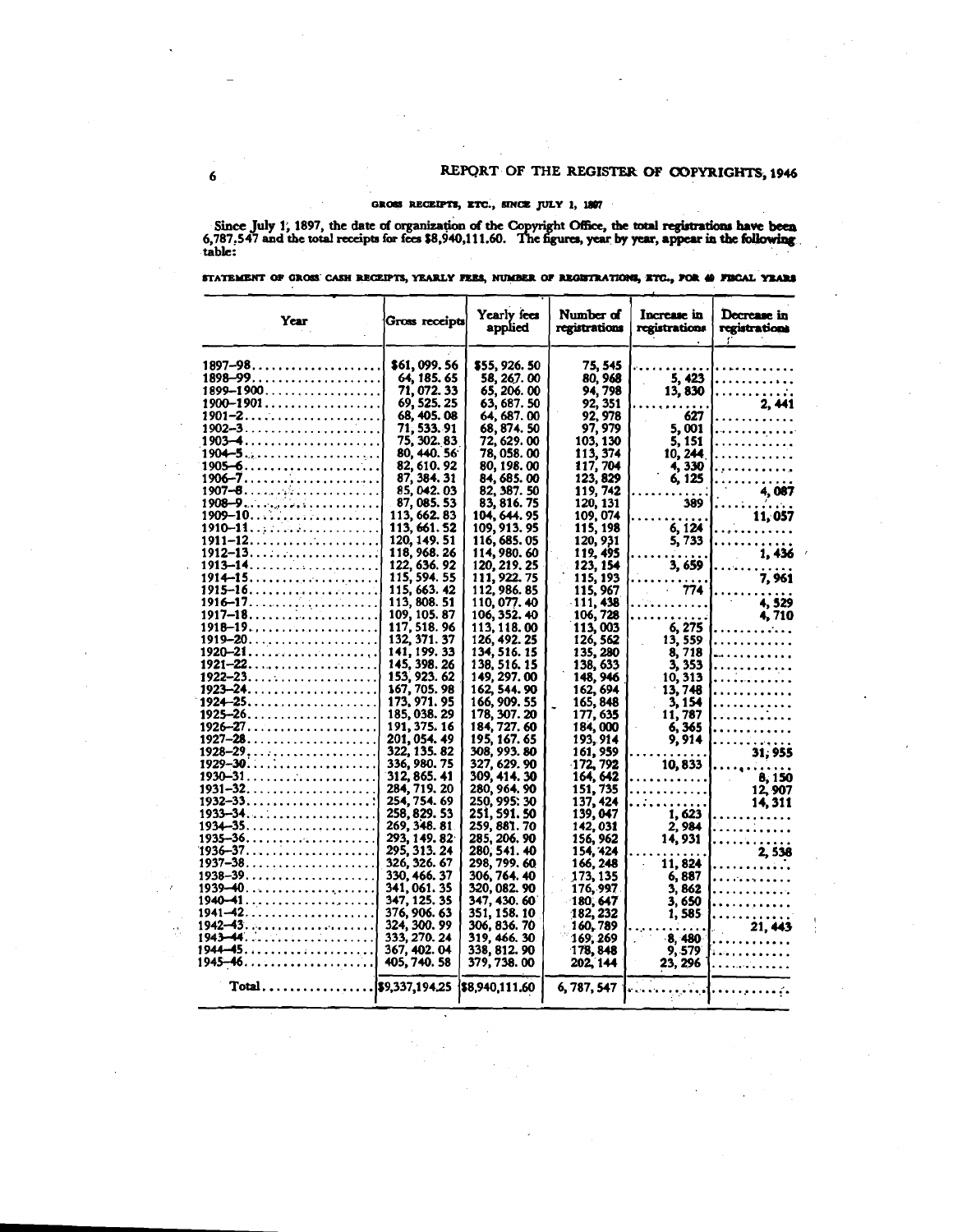### REPORT OF THE REGISTER OF COPYRIGHTS, 1946

SUMMARY OF COPYRIGHT BUSINESS, FISCAL YEAR 1946

| Balance carried over to July 1, 1946:                                     |  |
|---------------------------------------------------------------------------|--|
| Fees carned in June 1946 but not deposited until July 1946. \$29, 313. 20 |  |
| Unfinished business balance 16, 058.48                                    |  |
| the process of the control of the control                                 |  |
| $ 94.725$ 71                                                              |  |

Fees Received Registrations for prints and labels................................. 7,975 at \$6 47, 850.00 239, 320.00 Registrations for published photographs without certificates.............  $457$  at 1 457.00 61, 536 at 1 61, 536.00 Registrations for renewals of prints and labels..........................  $33$  at 6 198.00 12, 483.00 361, 844.00 1,593.00 382.00 Fees for searches made at \$1 per hour of time consumed................. 2, 313.00 17, 894.00

Respectfully submitted.

SAM BASS WARNER.

379, 738.00

493, 878. 94

Ÿ.

## Register of Copyrights.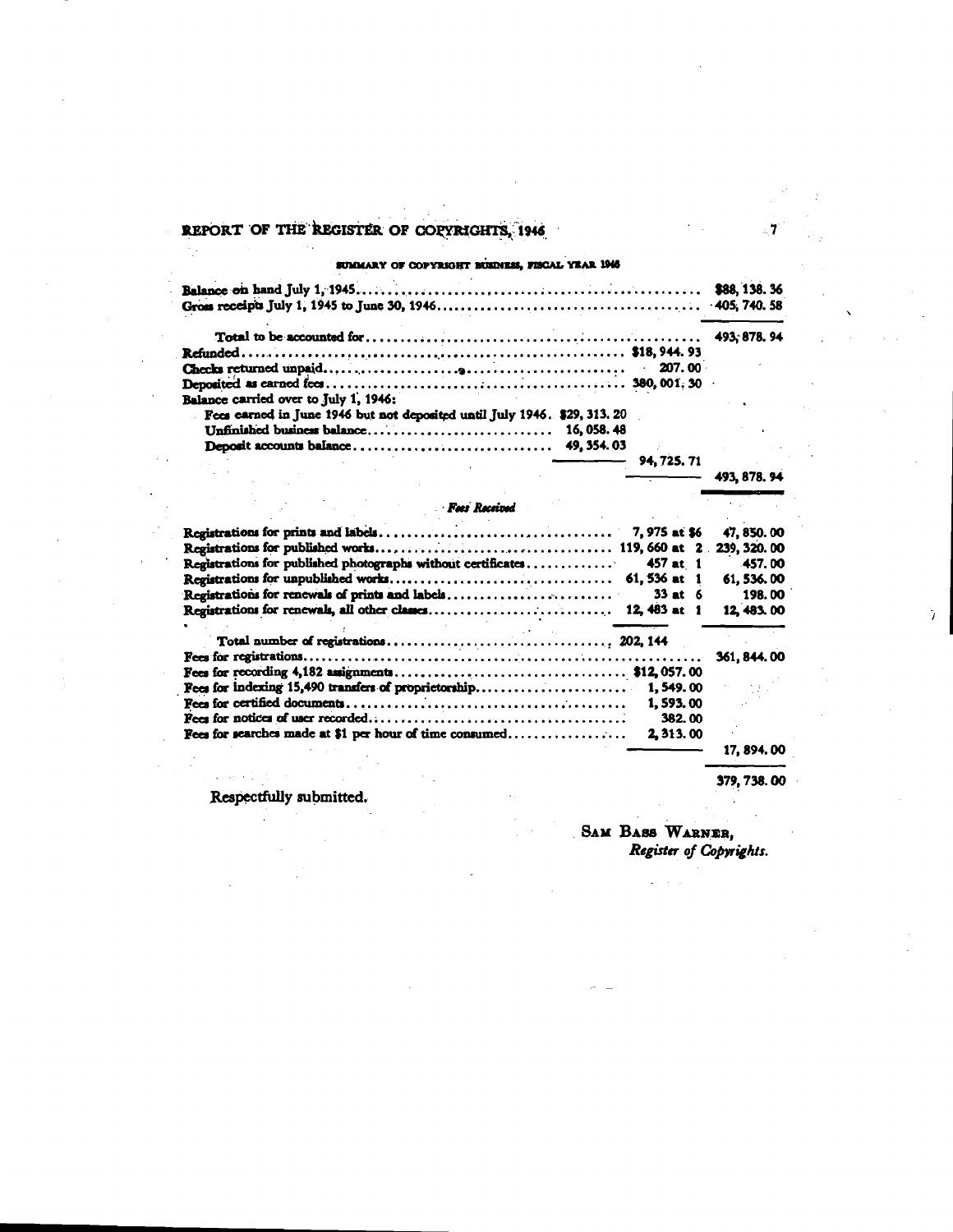### *Publications of the Copyright Office*

NOTE.--Orders for the following publications (except those listed as free, which may be obtained from the Copyright Office) should be addressed to the Superintendent **of Documents,** Washingtony D. C., accompanied by remittance (postage stamps not accepted-coin at sender's risk).

BULLETIN NO. 3. Cloth, 35c.

Copyright Enactments of the United States, 1783-1906. 2d ed. rev., 174 pp. 8°. 1906. BULLETIN NO. 8. Cloth, 65c.

Copyright in Congress, 1789-1904. A bibliography and chronological record of all proceedings in Congress in relation to copyright. 468 pp. 8°. 1905.

BULLETIN NO. 14. Paper, 15c.

Copyright Law of the United States of America, being the act of March 4, 1909 (in force July 1, 1909), as amended by the acts of August 24, 1912, March 2, 1913, March 28, 1914, December 18, 1919, July 3, 1926, May 23, 1928, January 27, 1938, July 31, 1939, March 15, 1940, April 11, 1940, and September 25, 1941, together with Rule for Practice and Procedure under section 25, by **the**  Supreme Court of the United States. vi, 76 pp. 8°. 1942. (Reprinted with insert 1945.)

BULLETIN NO. 17. Cloth, 65c.

Decisions of the United States courts involving copyright. 1909-1914. Second enlarged edition. vi, 279 pp. 8°. 1928.

BULLETIN NO. 18. Cloth, \$1.

Decisions of the United States courts involving copyright. 1914-1917. ix, 605 pp. 8°. Reprinted 1938.

BULLETIN NO. 19. Cloth, \$1.

Decisions of the United States courts involving copyright. 1918-1924. xi, 477 pp. 8°. 1926. BULLETIN NO. 20. Cloth, \$1.50.

Decisions of the United States courts involving copyright. 1924-1935. xiii, 947 pp. 8°. 1936. BULLETIN NO. 21. Cloth, 75c.

Decisions of the United Statcs courta involving copyright. 1935-1937. **vii,** 355 pp. 8u. .1938. BULLETIN NO. 22. Cloth, 75c.

Decisions of the United States courts involving copyright. 1938-June 1939. vii, 327 pp. 8<sup>0</sup>. 1939.

BULLETIN NO. 23. Cloth, \$1.

Decisions of the United States courts involving copyright. 1939-1940. vii, 391 pp. 8°. 1943. BULLETIN NO. 24. Cloth, \$2.

Decisions of the United Stata courts involving copyright. 1941-1943. **ix,** 683 pp. **80.** 1944.

CATALOG OF COPYRIGHT ENTRIES OF BOOKS AND OTHER ARTICLES REGISTERED UNDER THE COPYRIGHT LAW. Subscriptions \$10 per year. Also obtainable in sections as followe.:

Part 1, Group 1. Books proper, \$3.

Part 1, Group 2. Pamphlets, contributions to newspapers or periodicals, and maps, \$3.

Part 1, Group 3. Dramatic compositions, motion pictures and lectures, \$3.

Part 2. Periodicals, \$3.

Part 3, Musical compositions, complete, \$6.

Separately: Group 1. Unpublished music, \$3.

Group 2. Published music, \$3.

Group 3. Renewals, \$1.

Title index to groups 1 and 2, \$2.

Part 4. Works of art, photographs, prints, and pictorial illustrations, including prints and labels used for articles of merchandise, \$3.

CODE OF FEDERAL REGULATIONS OF THE COPYRIGHT OFFICE. Free.

Title 37, Chapter I1 of the Code of Federal Regulations **as** amended to **October** 1. 1941. 16 **pp.**  1942.

COPYRIGHT CONVENTION BETWEEN THE UNITED STATES AND OTHER AMERICAN REPUBLICS, SIGNED AT BUENOS AIRES, August 11, 1910. 7 pp. 1942. Free.

DRAMATIC COMPOSITIONS COPYRIGHTED **IN** THE UNITED STATES, 1870-1916. **Cloth,**  \$4.

Over 60,000 titles alphabetically arranged, with complete index to authors, proprietors, translators **a.** 2 vol. v, 3,547 pp. 40. 1918.